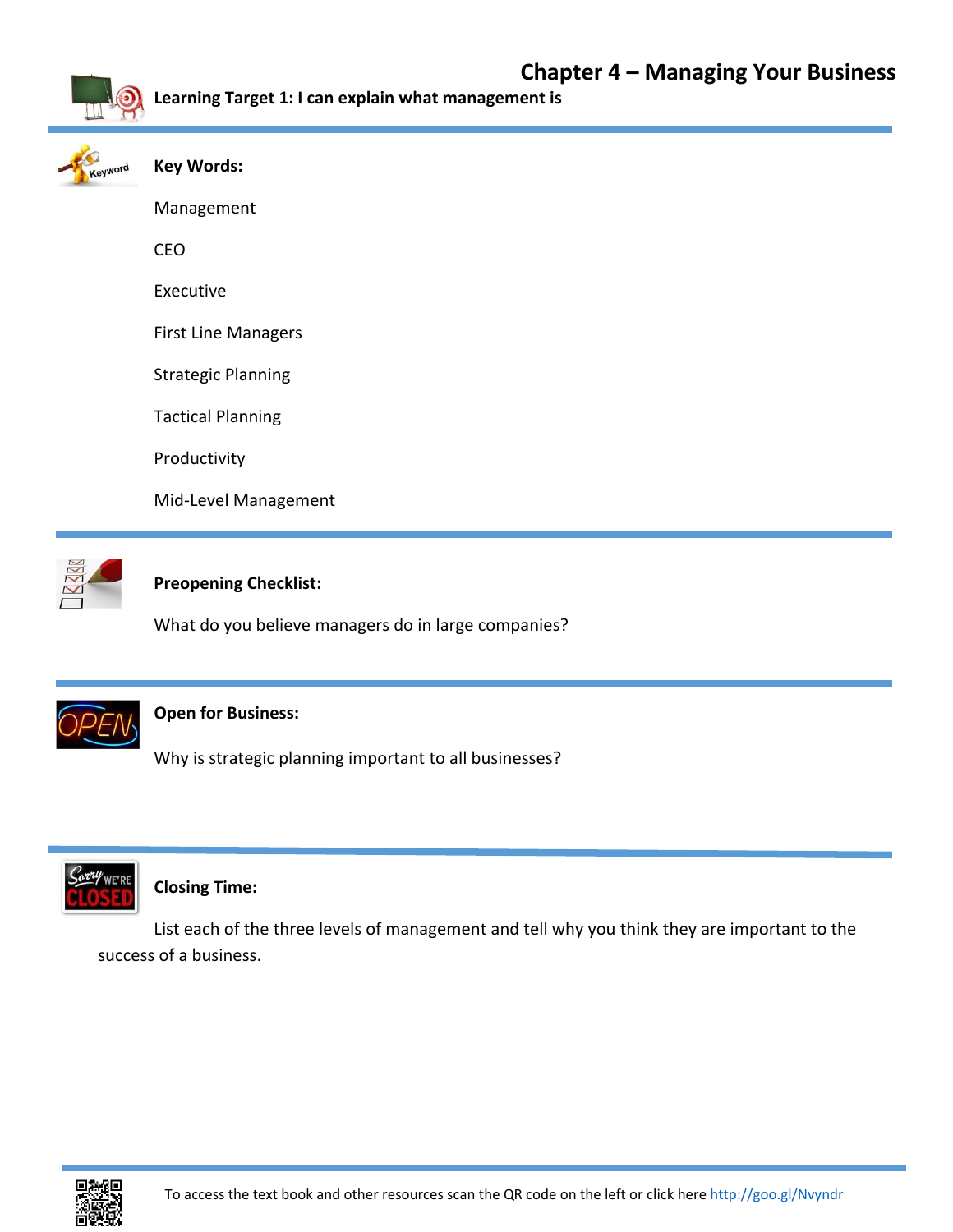# **Chapter 4 – Managing Your Business**

| Learning Target 2: I can explain the functions of management |
|--------------------------------------------------------------|
| <b>Key Words:</b>                                            |
| Controlling                                                  |
| Organizing                                                   |
| Planning                                                     |
| <b>Staffing</b>                                              |
| Leading                                                      |
|                                                              |



## **Preopening Checklist:**

What do you think top and middle managers spend most of their time doing during a day?



## **Open for Business:**

What are some kind of incentives managers can offer employees to motivate them to work



## **Closing Time:**

Which of the management functions would seem to be to the hardest to teach someone who would like to be a manager? Why?

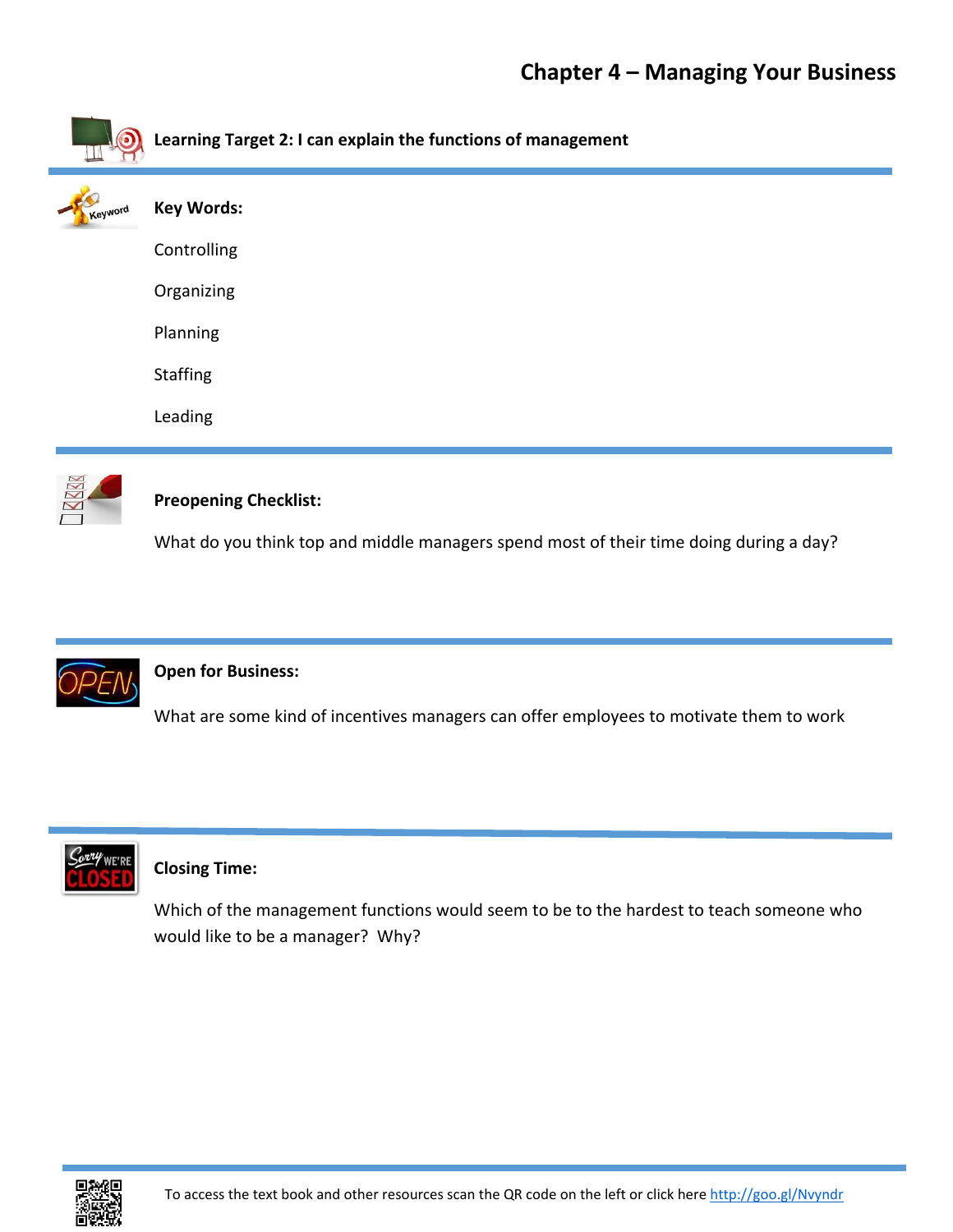

**Key Words:** 

Human Resources Management



## **Preopening Checklist:**

Why is the HR department the most criticized department in organizations?



## **Open for Business:**

Research what a job in HR would entail?



## **Closing Time:**

If you worked at a business where there was "the wrong person on the bus" how would you go about getting them "off the bus" Are there any legal considerations? Explain your answer.